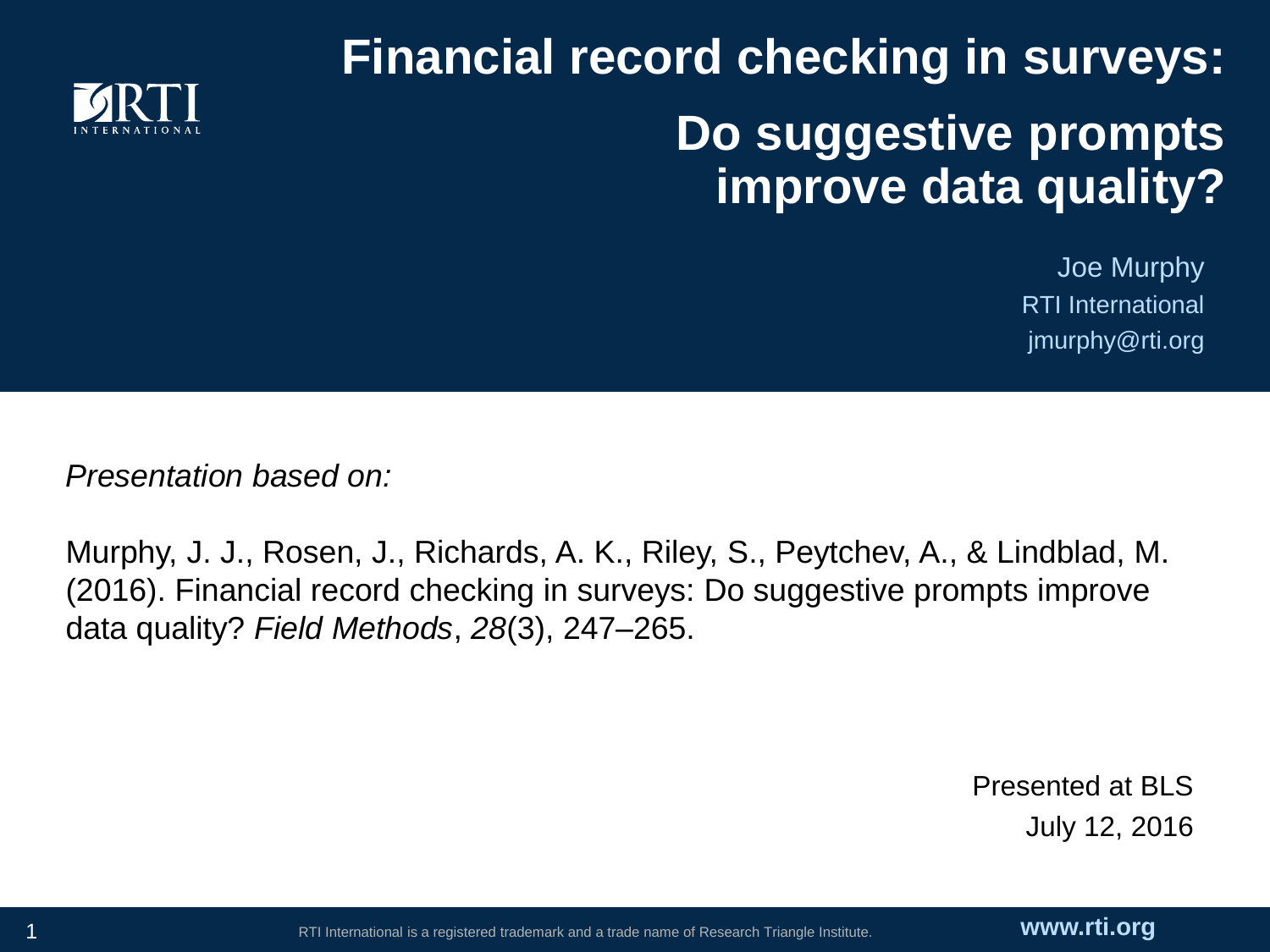# The problem with self-reports

- Self-reports of financial information in surveys, such as income and assets, are particularly prone to inaccuracy
	- difficulty reporting income because they cannot recall the information being requested and use
	- faulty estimation strategies (Moore et al., 1999)
- Retrieval mechanism, and ultimately data quality, may be improved by respondents accessing financial records in reporting income and assets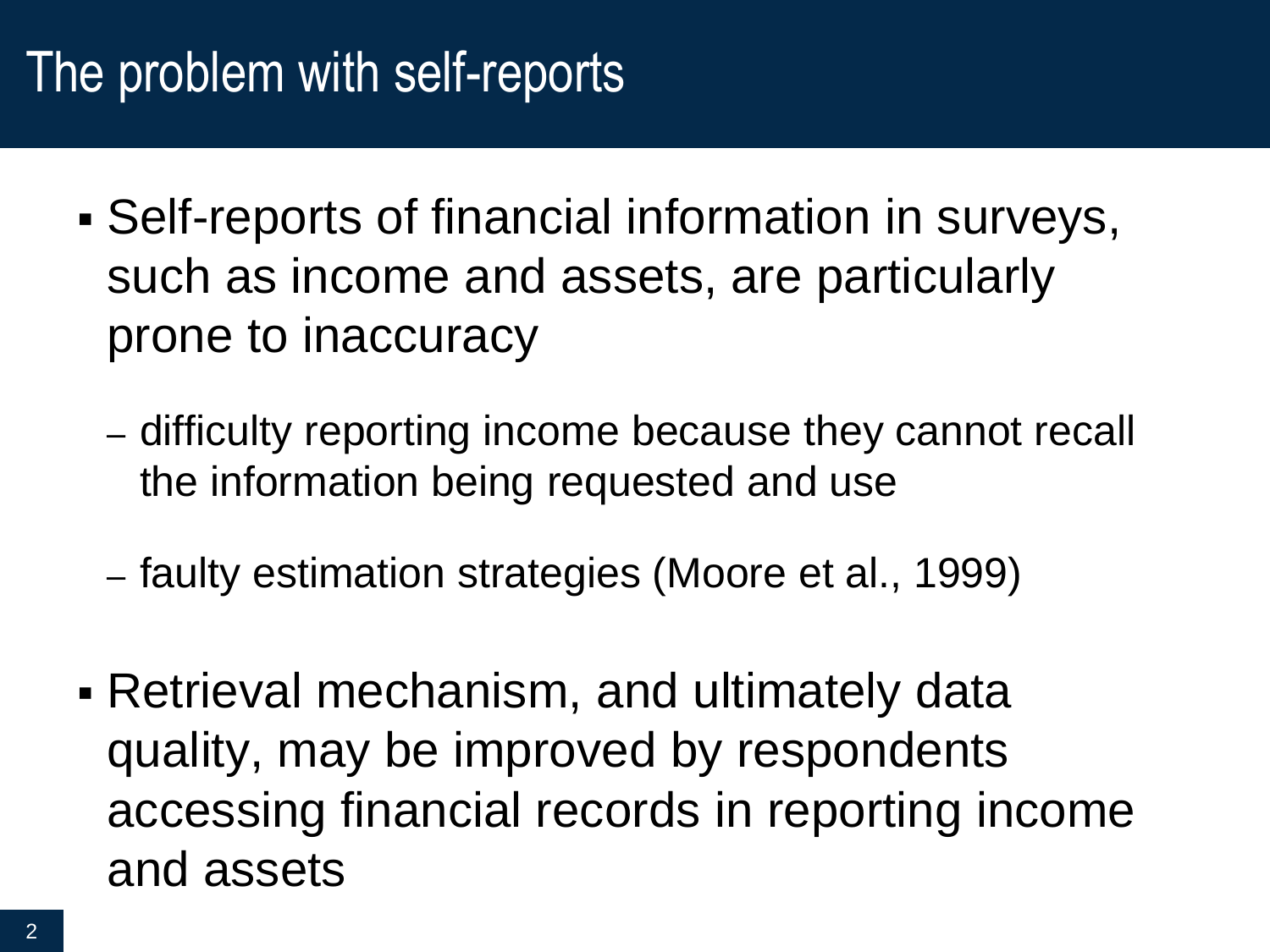# Prompting the respondent to access records

- Ask respondents to have copies of their bank statements on hand for the interview for easy reference and retrieval of the correct information
	- error mitigated by bypassing memory retrieval through the use of records
	- better quality data can be collected with little risk to respondent cooperation (Moon and Laurie, 2010)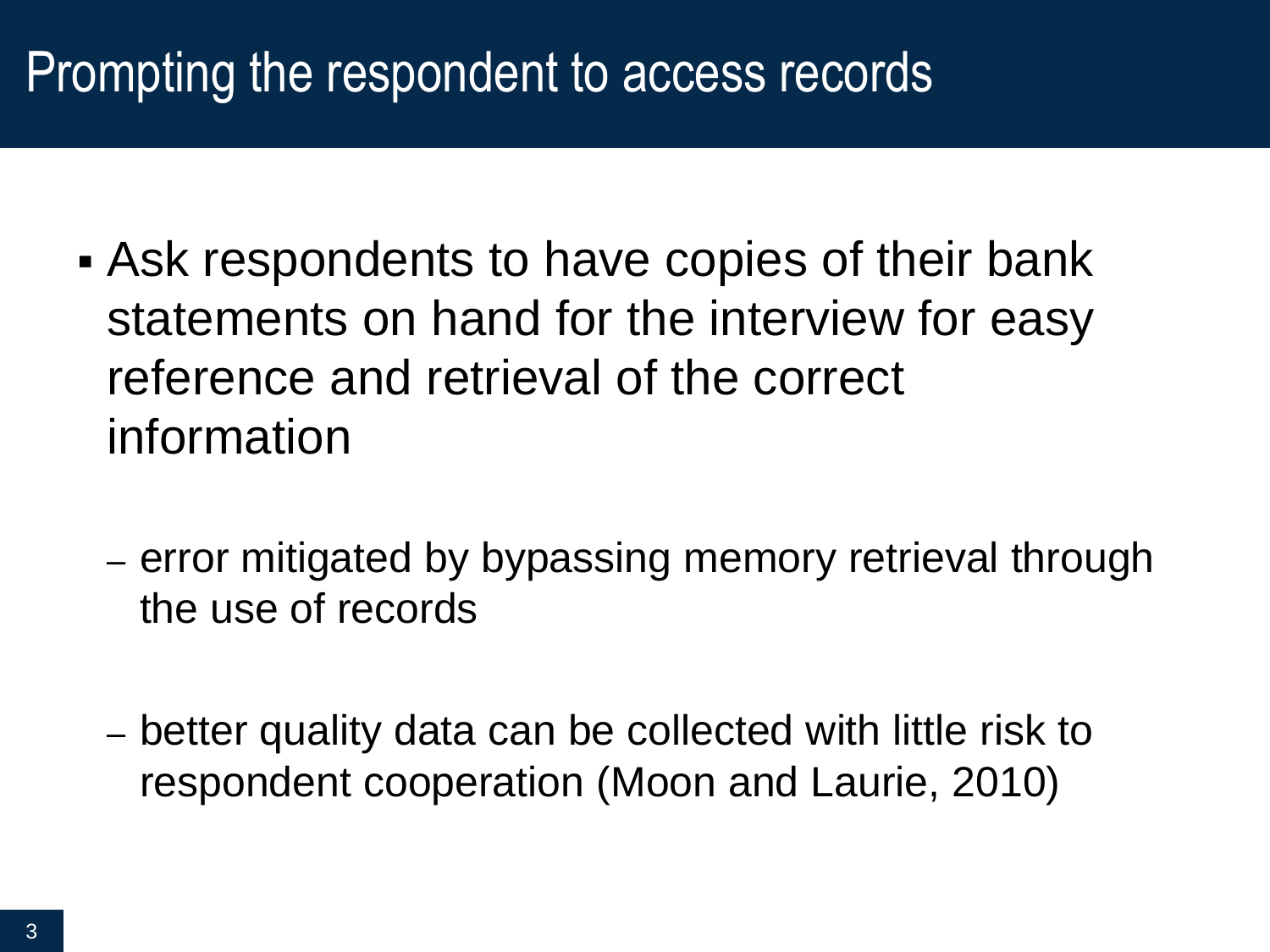# Past research on prompting for record checking

- Couper et al. 2013 found encouraging respondents to consult records in a web survey increased record checking significantly (from 46% to 55%)
	- but not sufficient to change estimate precision
	- group asked to check records had a slightly lower response rate than those not asked to check records (77% vs. 80%)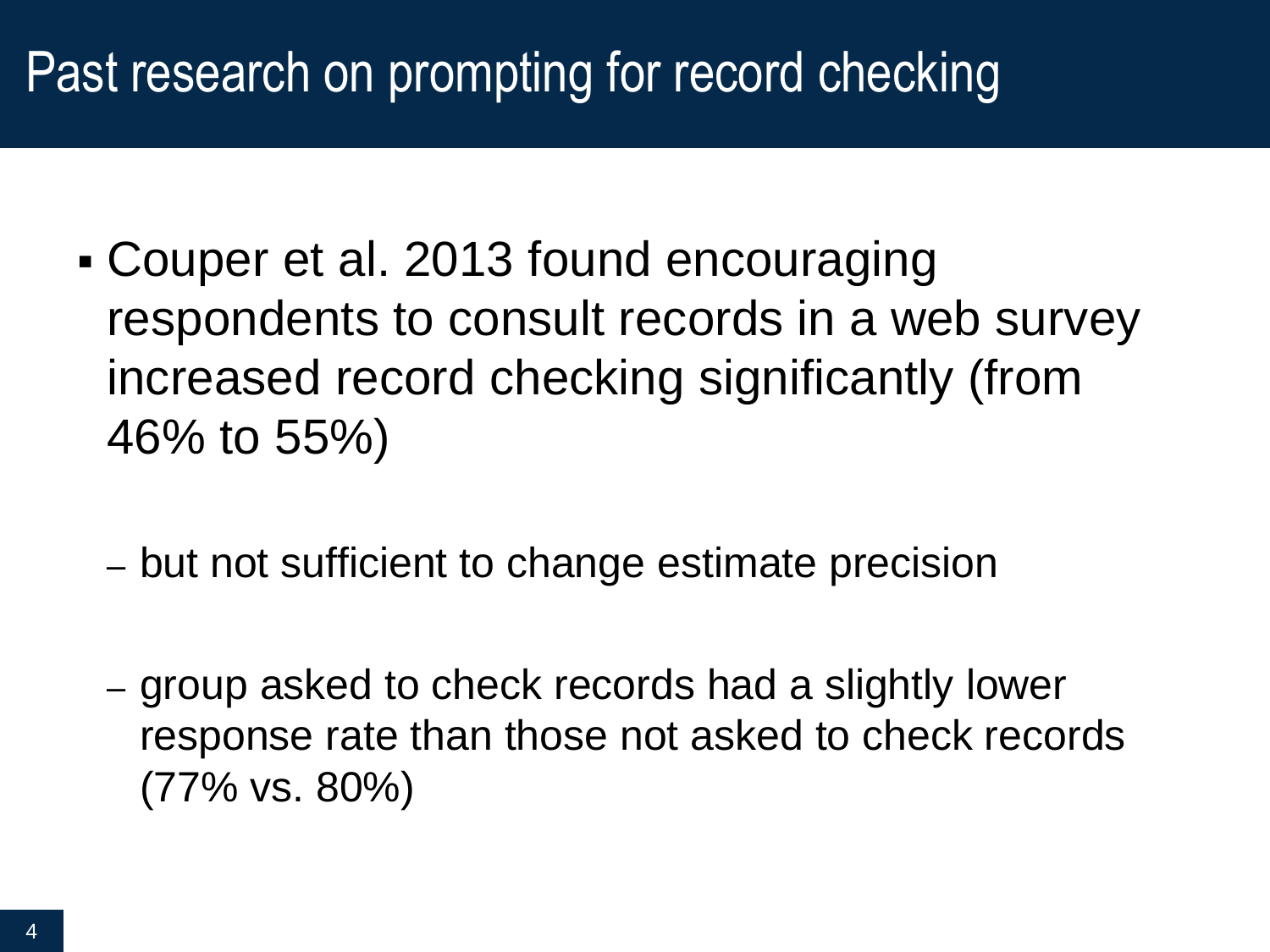## CAPI / CATI Experiment: Community Advantage Panel Survey

- Annual (since 2003) longitudinal survey of low- to moderate-income (LMI) homeowners and renters
- Captures the experiences of households and assesses the pros and cons of homeownership for LMI households in the United States
- Not a general population survey but CAPS respondents reflect the LMI population with respect to income and race/ethnicity (Riley et al. 2009)
- Primary goal to measure wealth differences between homeowners and renters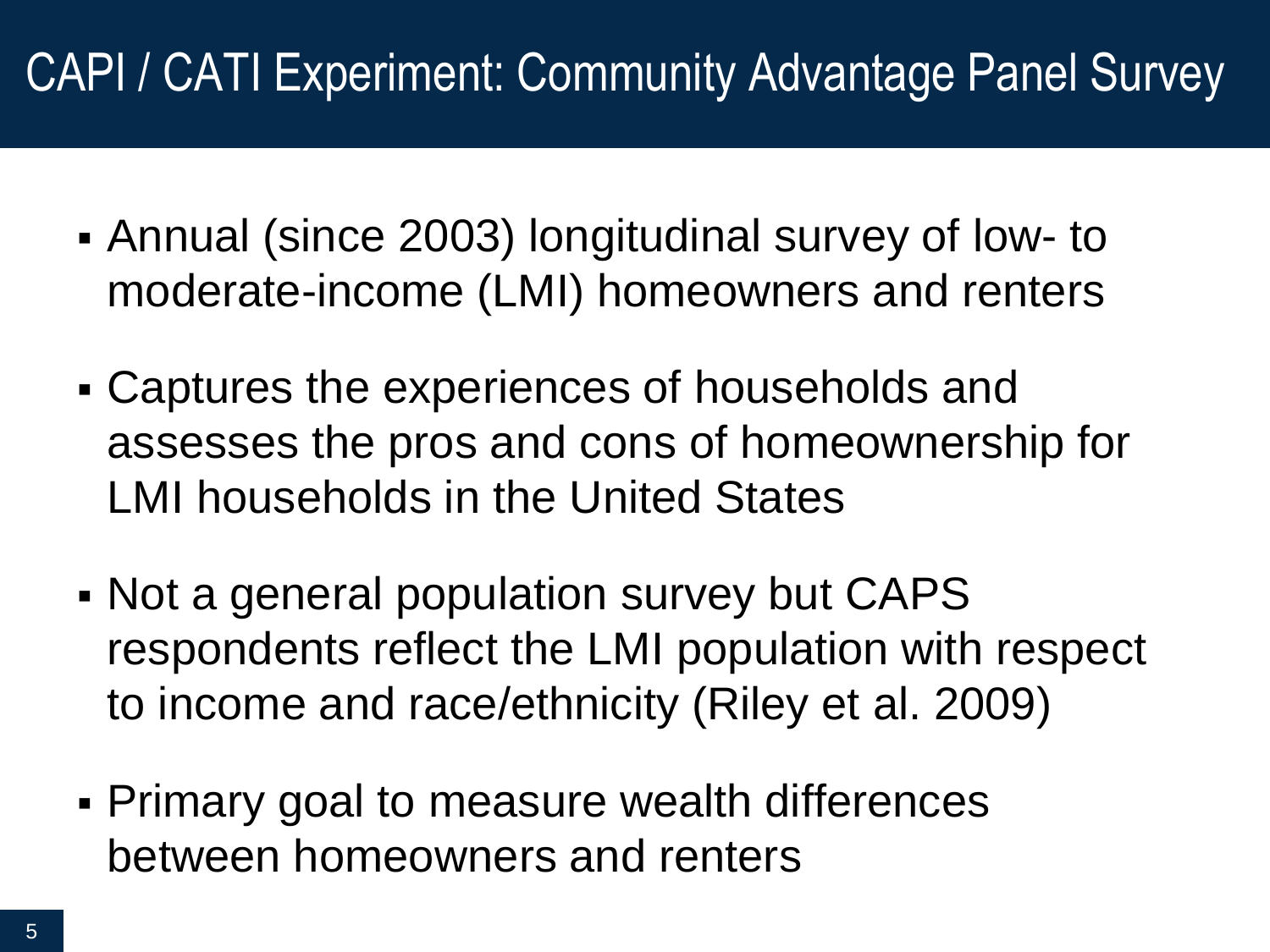## CAPI / CATI Experiment: Community Advantage Panel Survey

- Wealth-and-assets data noisy because values change frequently and reporting requires recalling a number of different sources
- Multimode (CAPI / CATI) experiment in 2012 asking random half to check financial records
- **Prompt to consult financial records during** survey (recent bank statements, mortgage statements, school and car loan statements, retirement accounts, and insurance policies)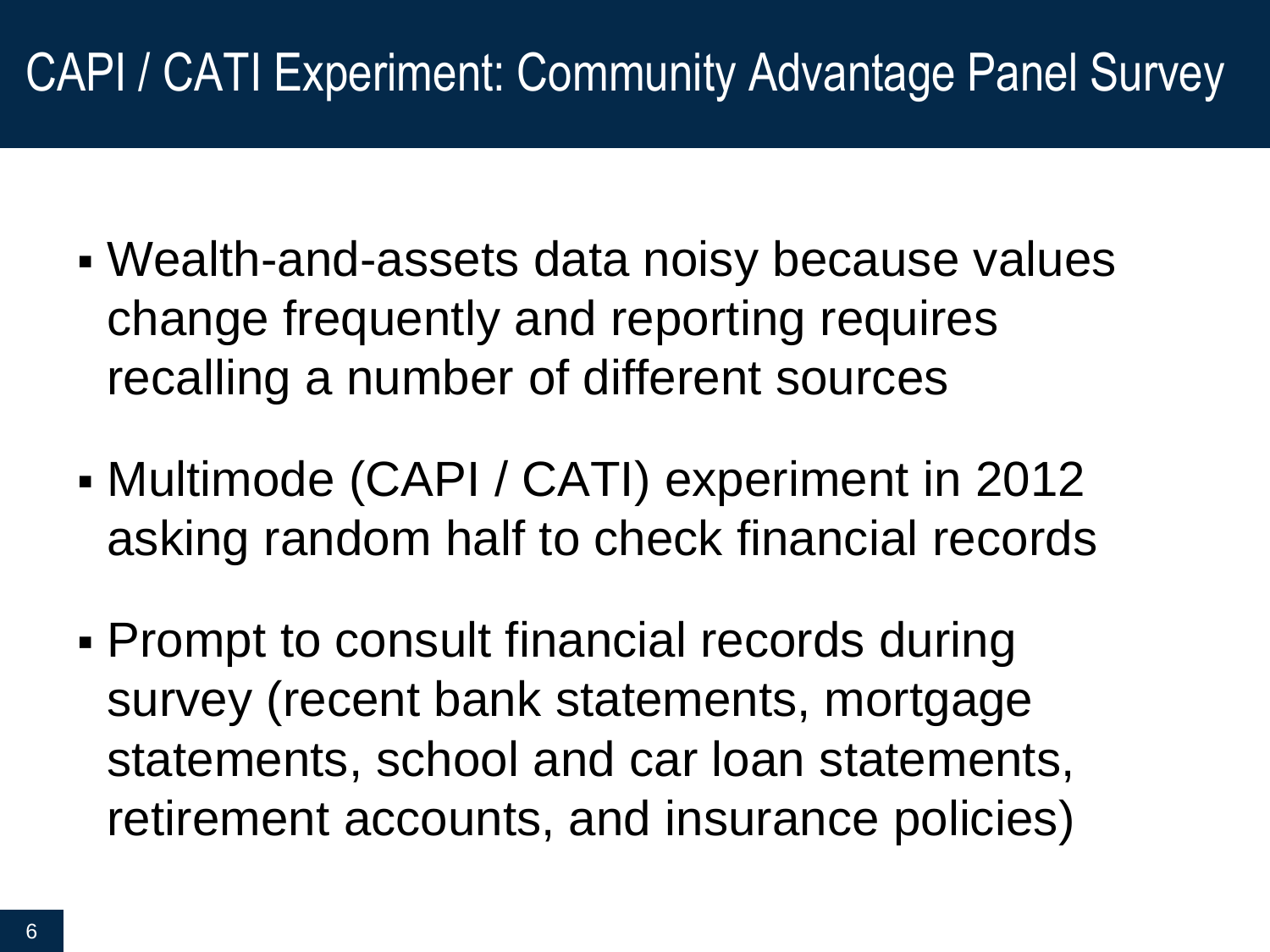## **Hypotheses**

- 1. Those asked to prepare records for the interview **will not respond at the same rate as** those not asked to prepare records.
- 2. Among those who respond to the survey, those encouraged to check records **will do so at a significantly higher rate** than those not encouraged.
- 3. Those asked to check records will display **fewer behaviors that might indicate suboptimal data quality** (i.e., rounding).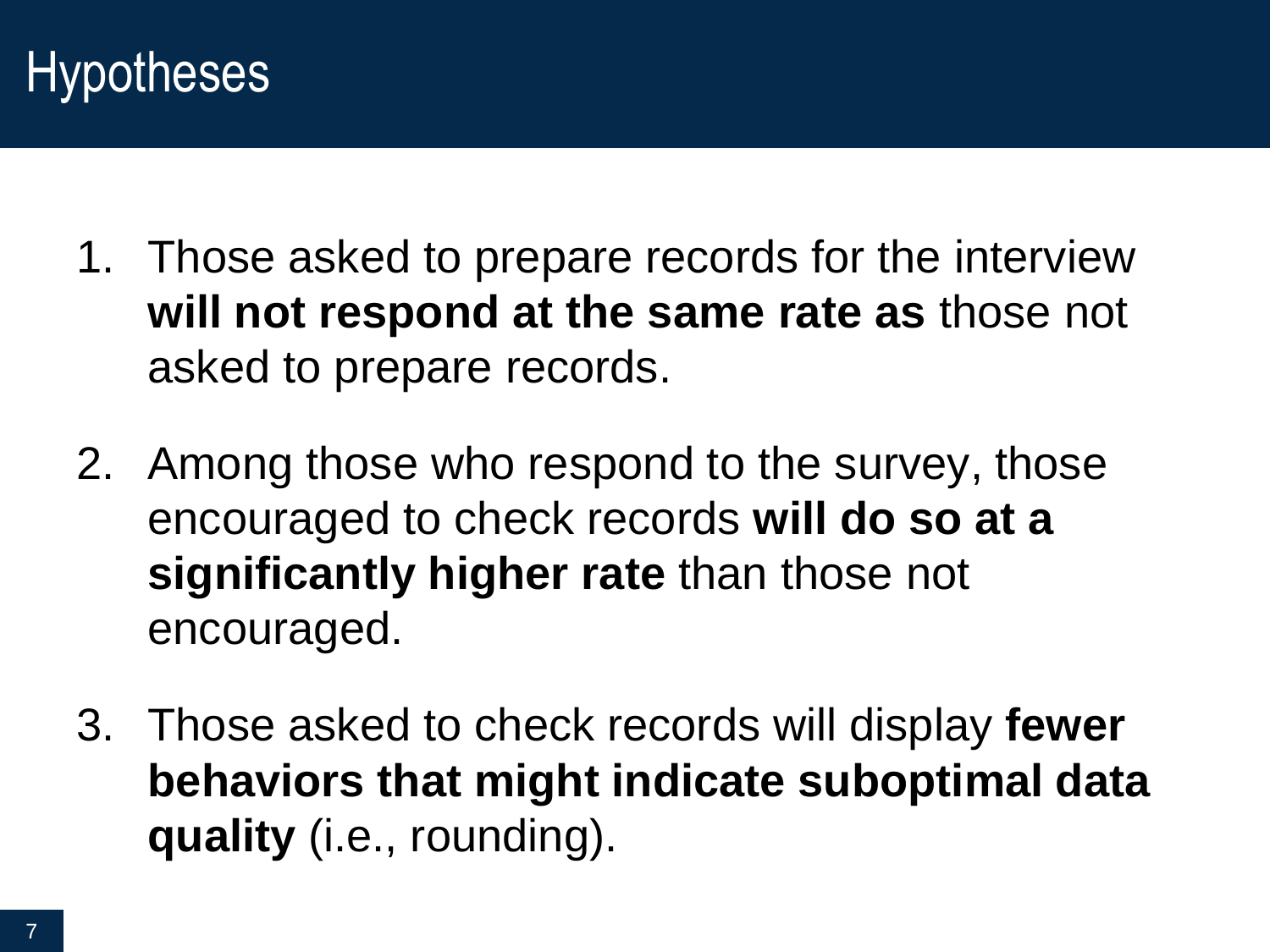## **Hypotheses**

- 4. Asking respondents to check records will result in some significantly **different survey estimates** compared with those not asked to check records, suggesting a potential improvement in accuracy by prompting respondents to check records.
- 5. Due to interviewer presence, **CAPI respondents will be more likely than CATI respondents to check records** when prompted and more likely to provide more accurate responses to financial questions.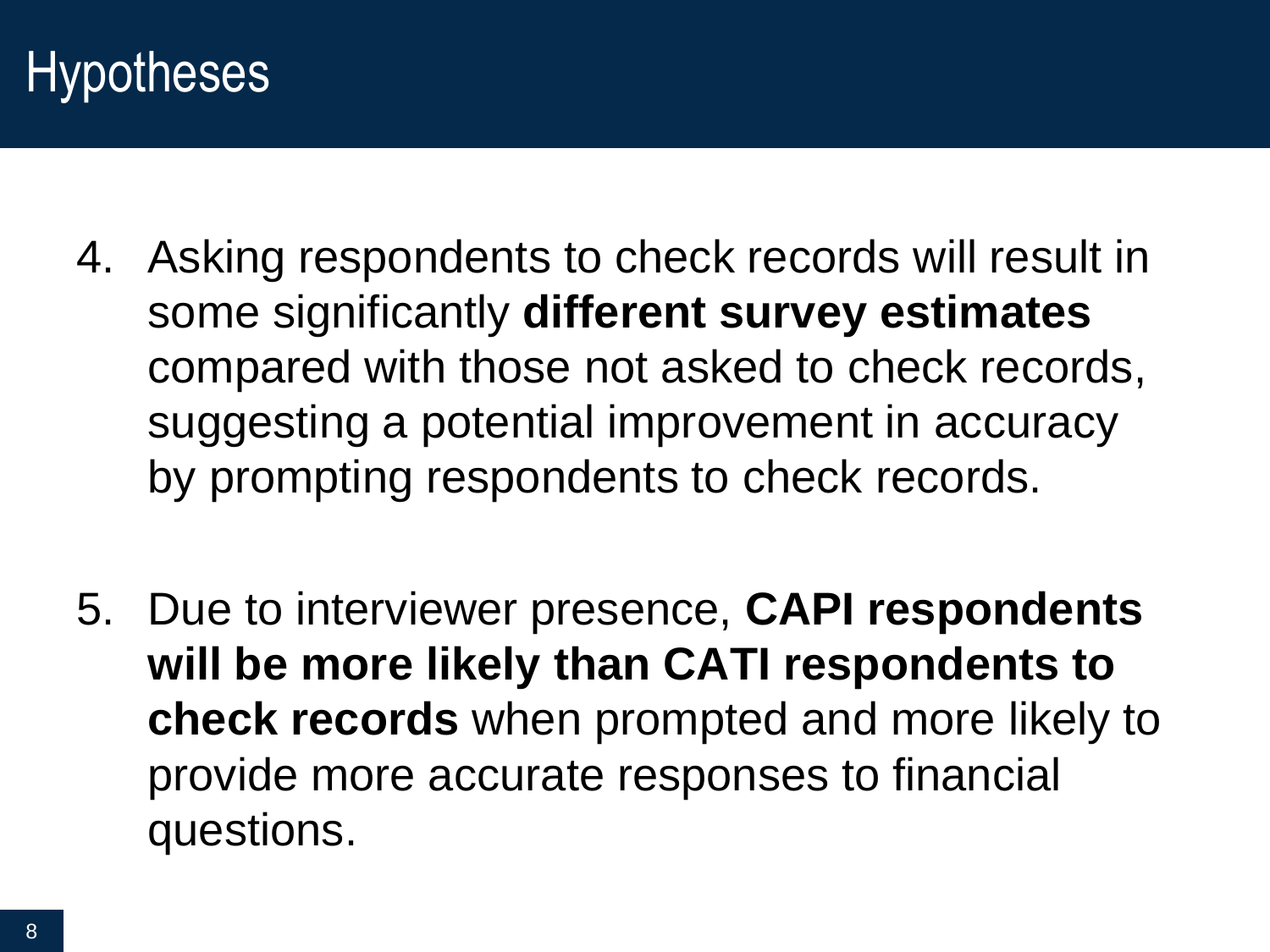## Experimental Design

| Mode         | Record<br>$ $ Checking<br>Prompt | <b>No</b><br><b>Prompt</b> | <b>Total</b> |
|--------------|----------------------------------|----------------------------|--------------|
| <b>CAPI</b>  | 950                              | 949                        | 1,899        |
| <b>CATI</b>  | 693                              | 692                        | 1,385        |
| <b>Total</b> | 1,643                            | 1,641                      | 3,284        |

 Prompt group received lead letter asking them to prepare records in advance and suggestive prompts during the interview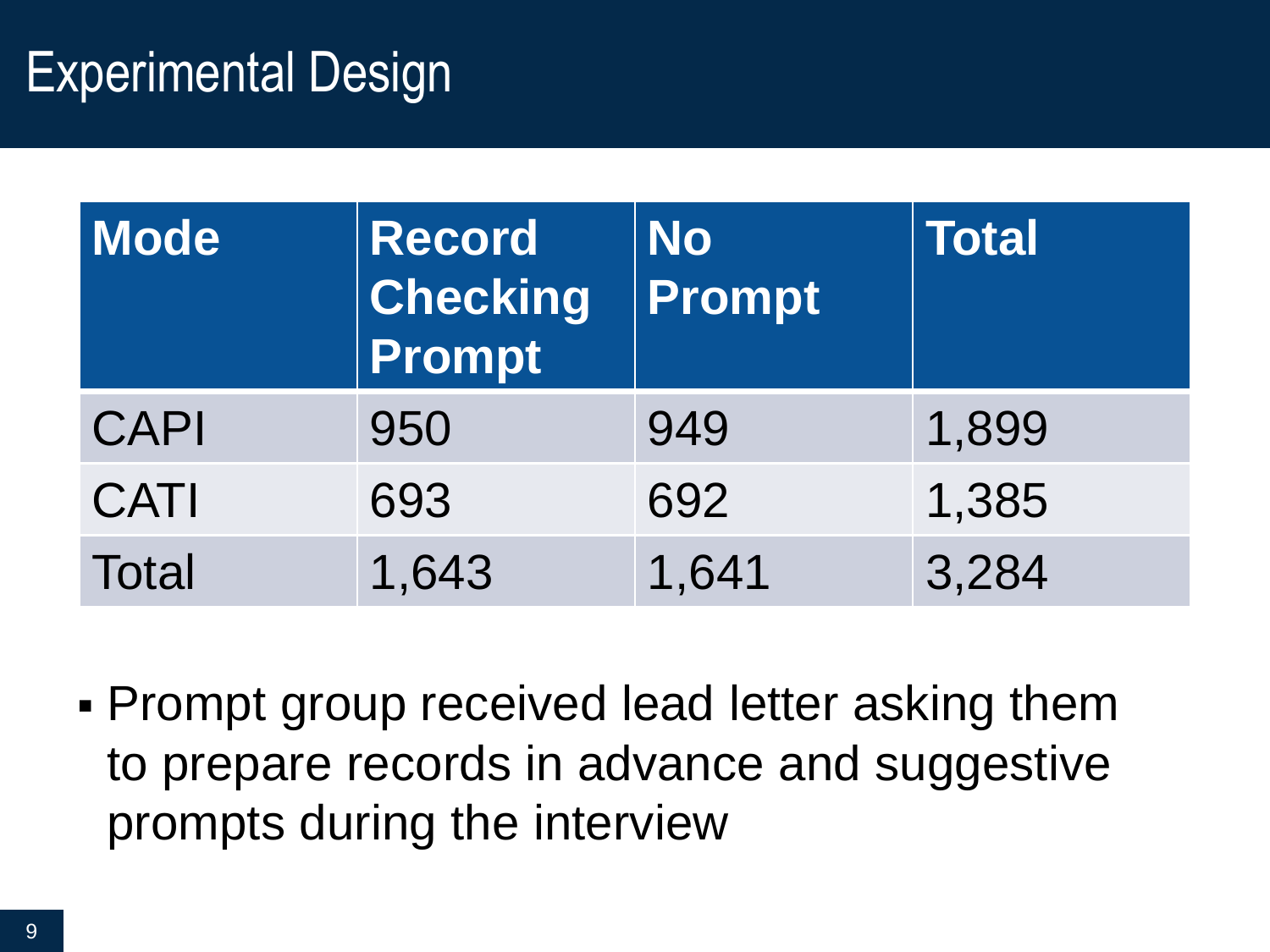# Unit Response and Compliance

 Compared response rates (AAPOR RR1) and rate of record checking by experimental group/mode

| Survey<br>mode | Encouraged to check<br>records | Ν     | Response<br>rate $(\%)$ | Respondents who<br>checked records |
|----------------|--------------------------------|-------|-------------------------|------------------------------------|
| Overall        | <b>No</b>                      | 1,641 | 90                      | $216 (13%)$ *                      |
|                | Yes                            | 1,643 | 89                      | 334 (20%)*                         |
| <b>CAPI</b>    | No                             | 949   | 93                      | 147 $(16\%)^*$                     |
|                | Yes                            | 950   | 92                      | 185 (20%)*                         |
| <b>CATI</b>    | No                             | 692   | 86                      | 67 $(10\%)^*$                      |
|                | Yes                            | 693   | 86                      | $150 (22%)$ *                      |

Note:  $CATI =$  computer-assisted telephone interviewing;  $CAPI =$  computer-assisted personal interviewing.

\*Two proportion z test difference by treatment significant at  $p < .05$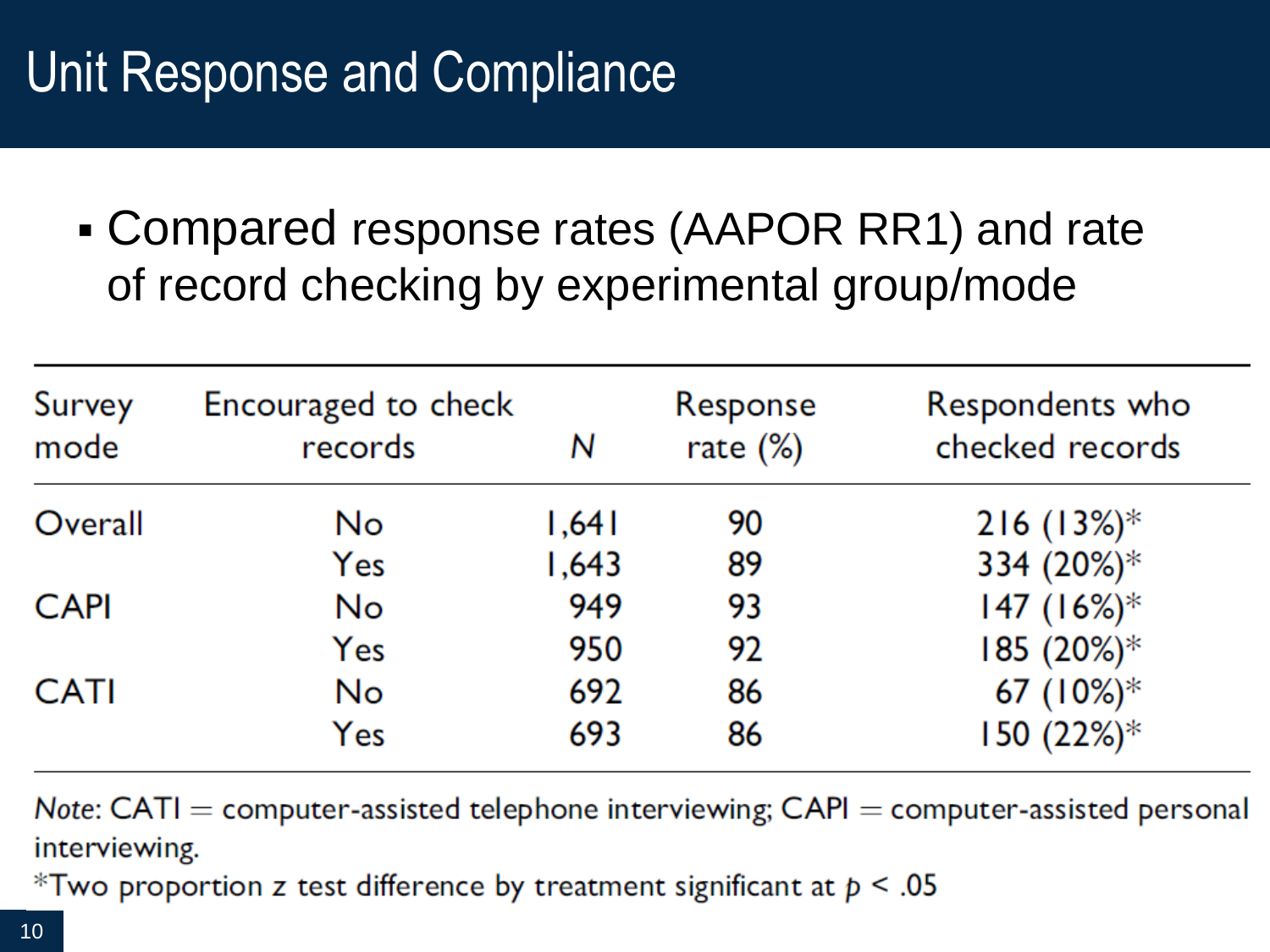#### Response Rate (%) % Checking Records



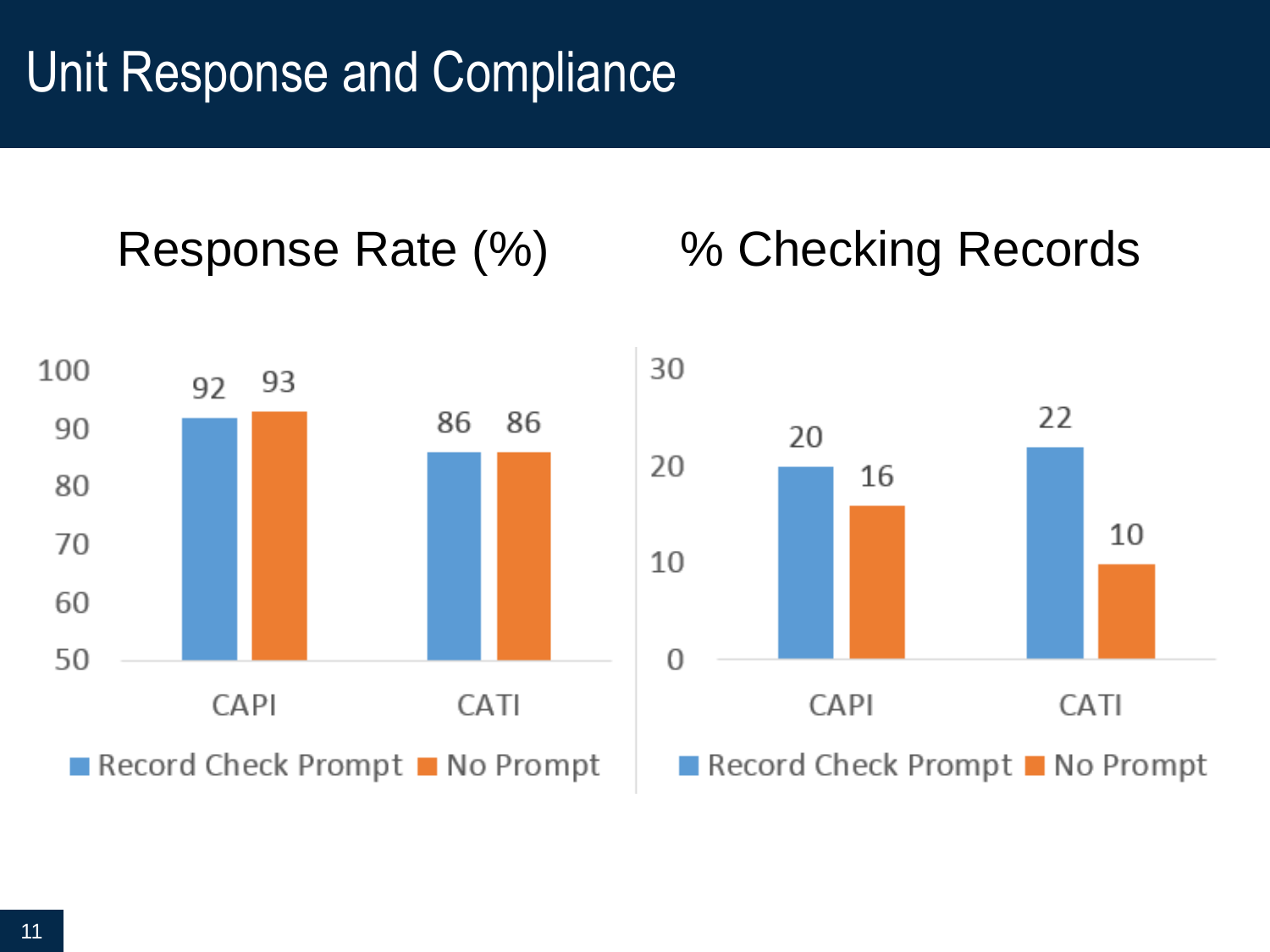# Precision of Reported Values

- If Is the act of checking records associated with less rounding?
- Wilcoxon-Mann-Whitney (WMW) test
	- orders reported values by descending frequency, plots the cumulative distribution
	- compares the area under each curve, and produces a Z score indicating whether the samples differ significantly (Hand 1997)
- Evidence that the act of checking records itself was associated with lower levels of rounding on several measures.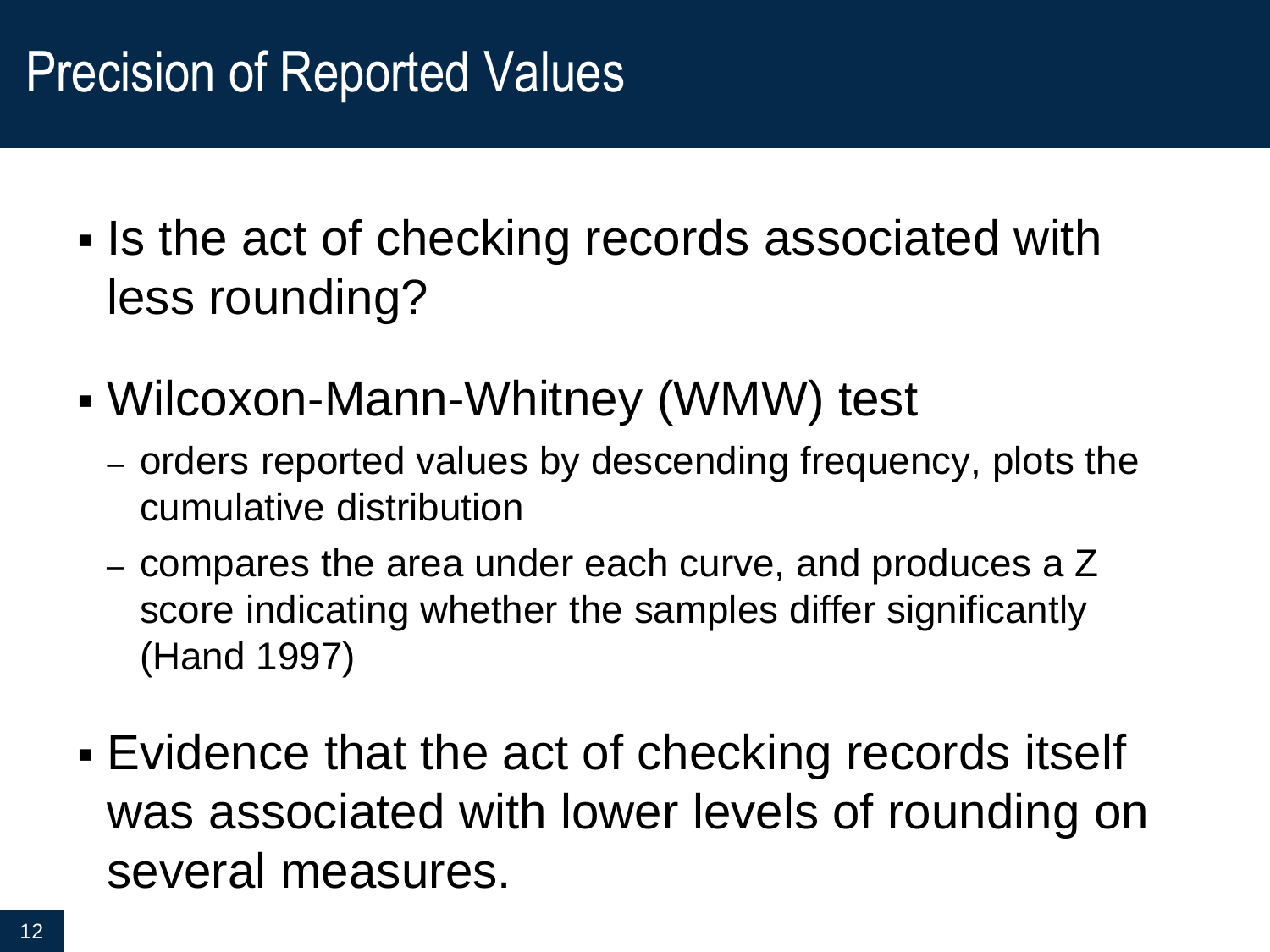# Precision of Reported Values



- More heaping of responses around \$50K, \$100K, etc. when records not checked
- But did not find similar results for comparison of control and experimental groups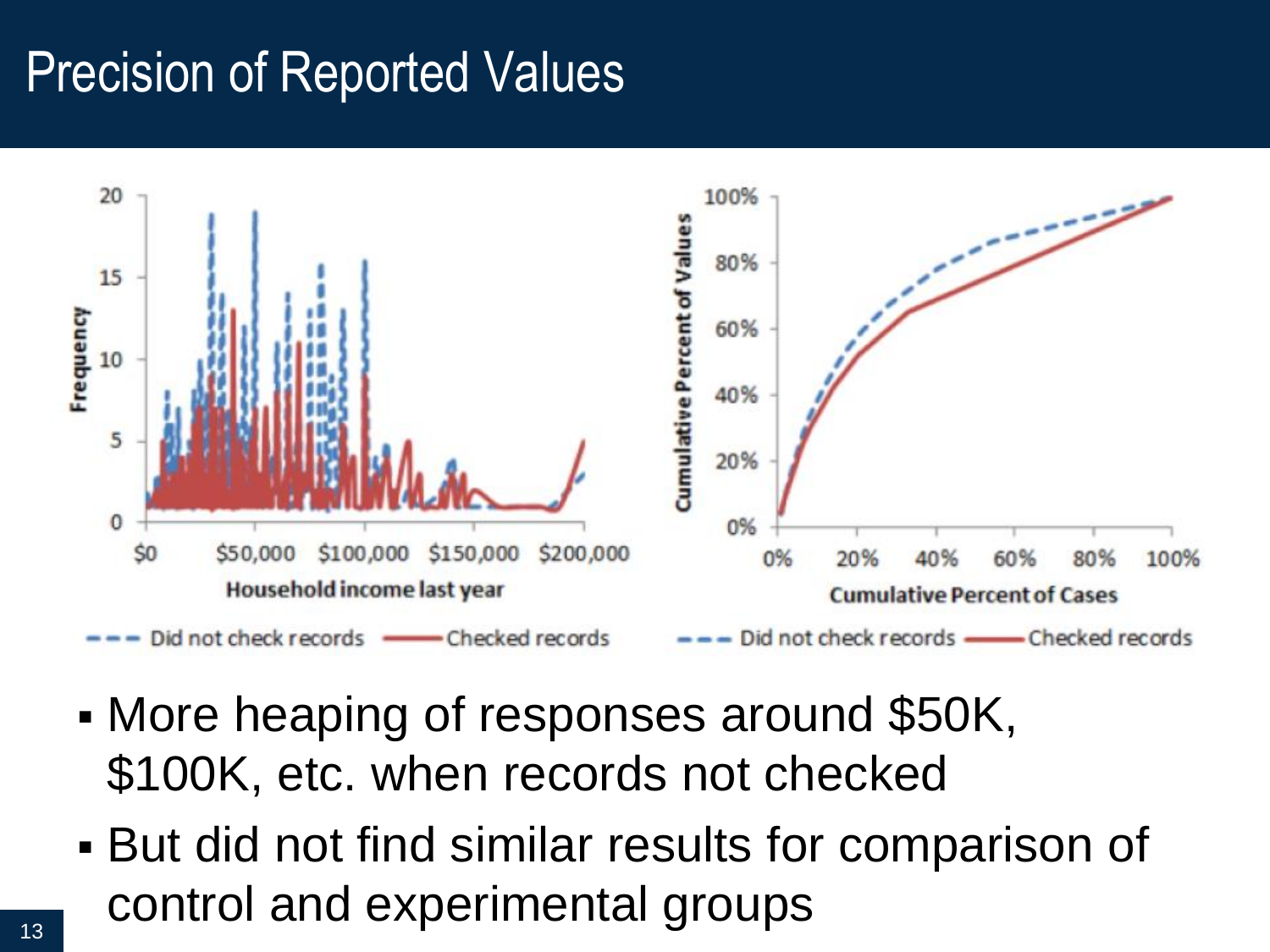# Accuracy of Mean Reported Values

- **Is checking records associated with higher** accuracy, regardless of experimental condition?
- Assume differences in mean values between those checking and not checking indicates improved accuracy with checking
- Since checking records was not experimentally assigned, it would be inappropriate to draw conclusions from these results, but…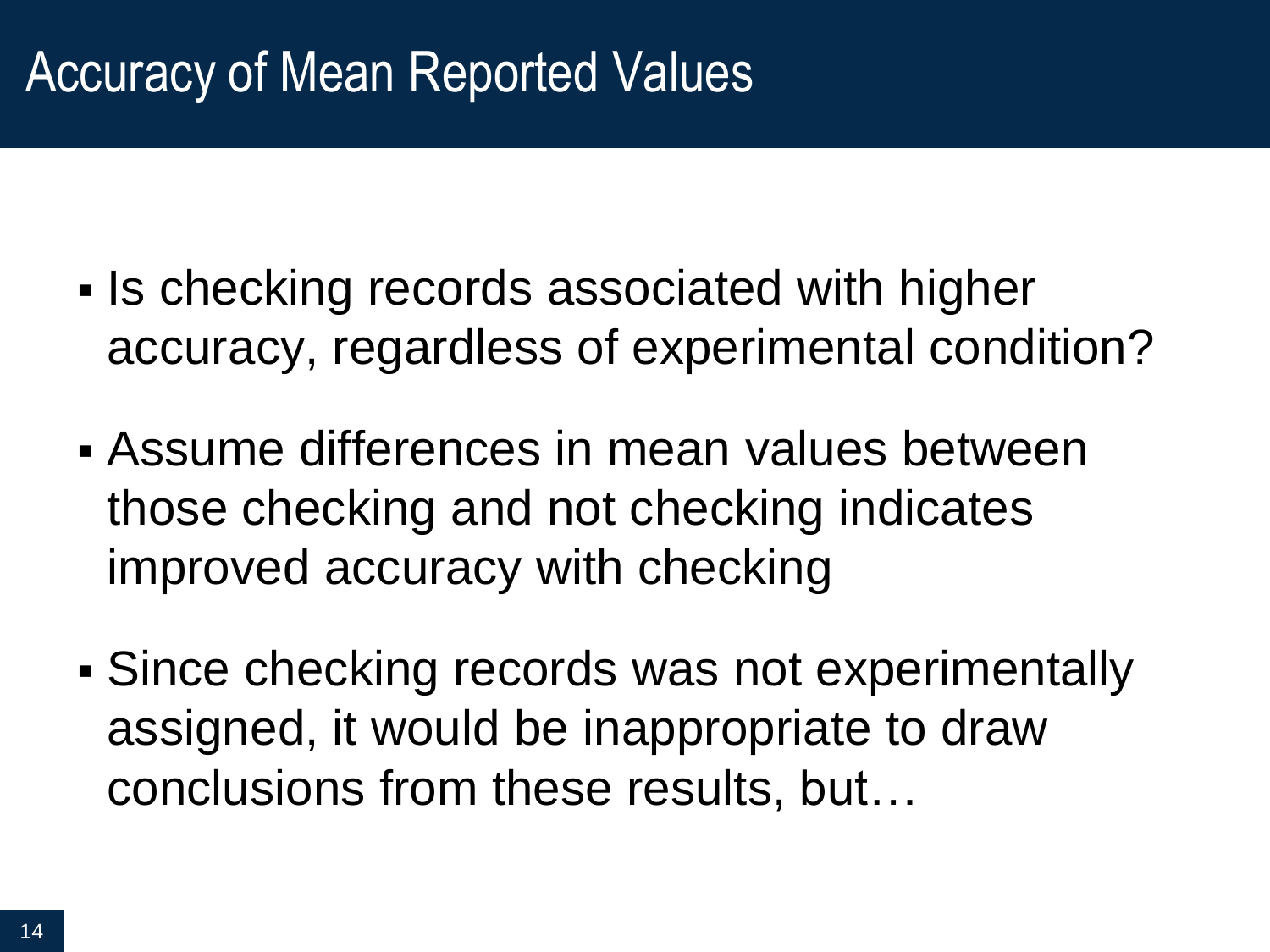# Accuracy of Mean Reported Values

|                                                        | Overall                           |                                         | <b>CAPI</b>                       |                                         | <b>CATI</b>                       |                                         |
|--------------------------------------------------------|-----------------------------------|-----------------------------------------|-----------------------------------|-----------------------------------------|-----------------------------------|-----------------------------------------|
| Measure                                                | Encouraged<br>to check<br>records | Not encour-<br>aged to check<br>records | Encouraged<br>to check<br>records | Not encour-<br>aged to check<br>records | Encouraged<br>to check<br>records | Not encour-<br>aged to check<br>records |
| Would expect checking records to improve precision     |                                   |                                         |                                   |                                         |                                   |                                         |
| Value of primary residence                             | 123,409                           | 128,372                                 | 117,319                           | 120,985                                 | 129,549                           | 136,042                                 |
| Amount of positive equity in primary<br>residence      | 32,675*                           | 28,851*                                 | 33,667*                           | $25,112*$                               | 31,653                            | 32,875                                  |
| Debt on credit card                                    | 4,885                             | 4,386                                   | 4,708                             | 4,176                                   | 5,099                             | 4,659                                   |
| Household income last year                             | 51,283                            | 53,728                                  | 44,936*                           | 49,032*                                 | 60,779                            | 60,784                                  |
| Would not expect checking records to improve precision |                                   |                                         |                                   |                                         |                                   |                                         |
| Purchase price of primary residence                    | 147,470                           | 153,551                                 | 128,904                           | 139,427                                 | 167,680                           | 172,183                                 |
| Amount of monthly mortgage payment                     | 853                               | 881                                     | 825                               | 861                                     | 882                               | 901                                     |
| Amount of monthly rental payment<br>(contract rent)    | 591                               | 583                                     | 563                               | 551                                     | 691                               | 724                                     |
| Amount of rent paid last month                         | 566                               | 557                                     | 525                               | 519                                     | 714                               | 725                                     |
| Amount of savings put aside in last year               | 5,036                             | 5,091                                   | 4,289                             | 5.064                                   | 6,069                             | 5,124                                   |

Note:  $CATI =$  computer-assisted telephone interviewing;  $CAPI =$  computer-assisted personal interviewing.

\*Means between those who were and were not encouraged significantly different at  $p \le 0.05$  (two sample t-test).

 Very little evidence of differences between those who were and were not prompted to check records.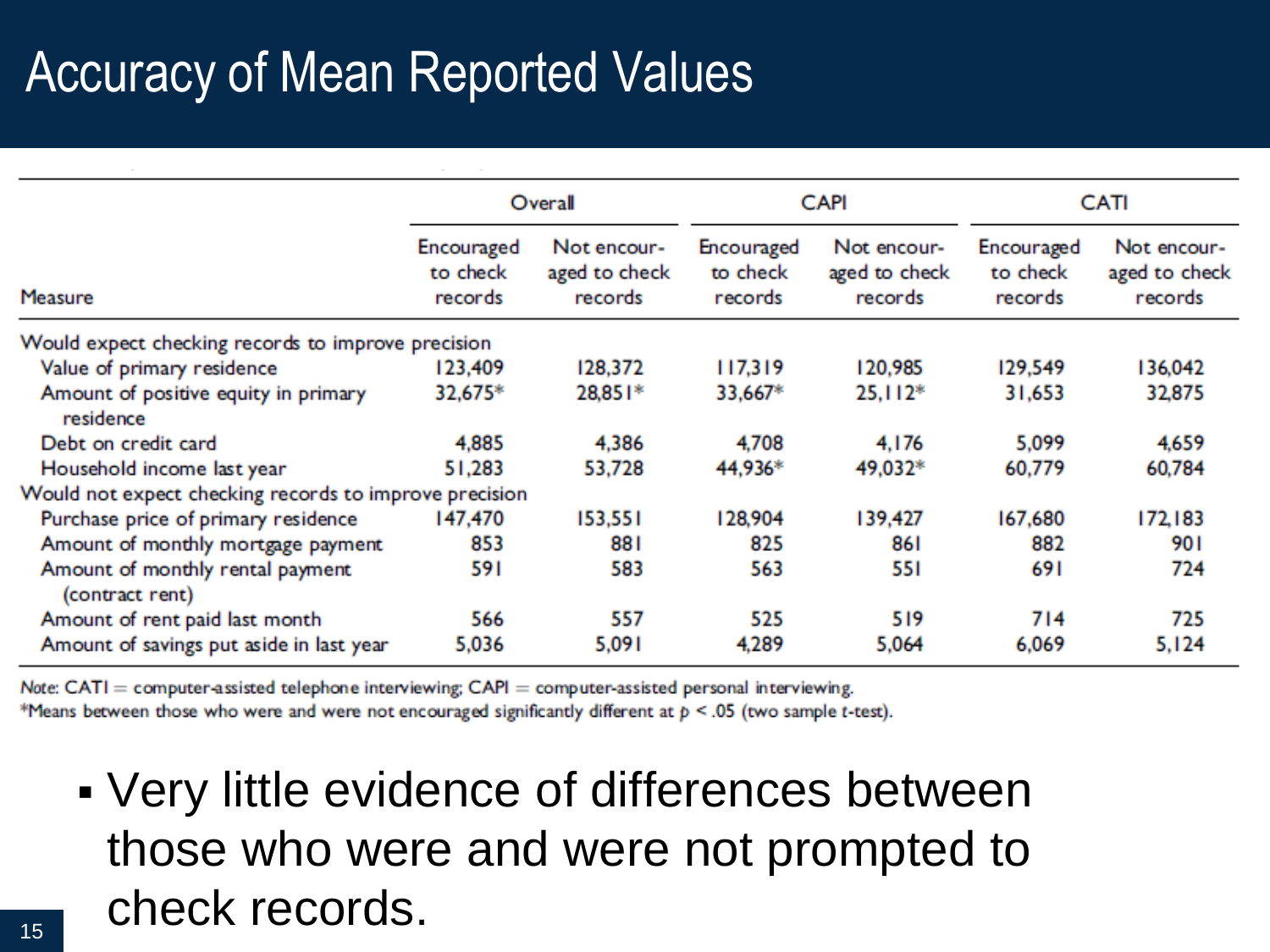# **Conclusions**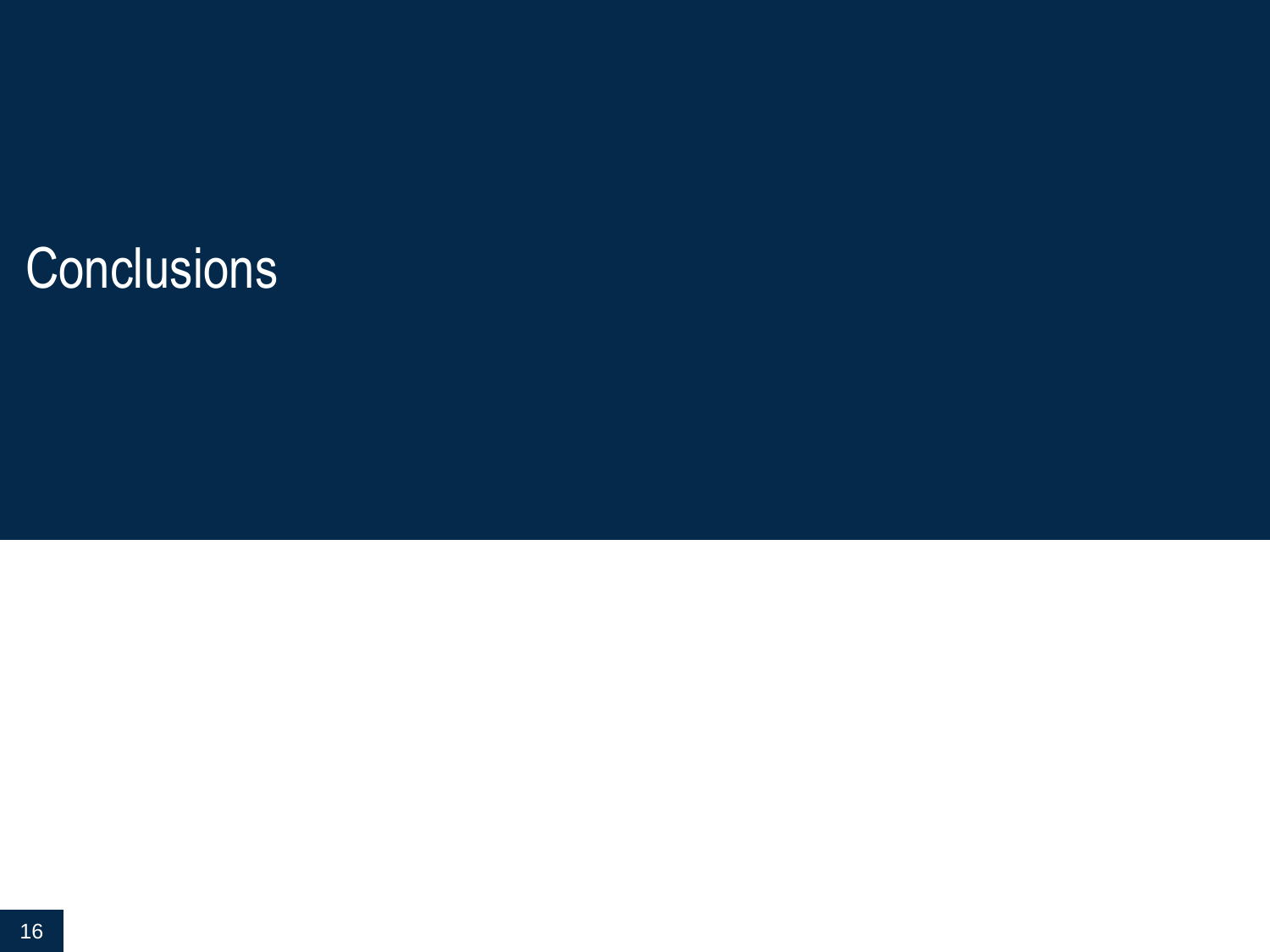Those asked to prepare records for the interview **will not respond at the same rate as** those not asked to prepare records.

**NO** – Almost no difference in response rate by experimental treatment.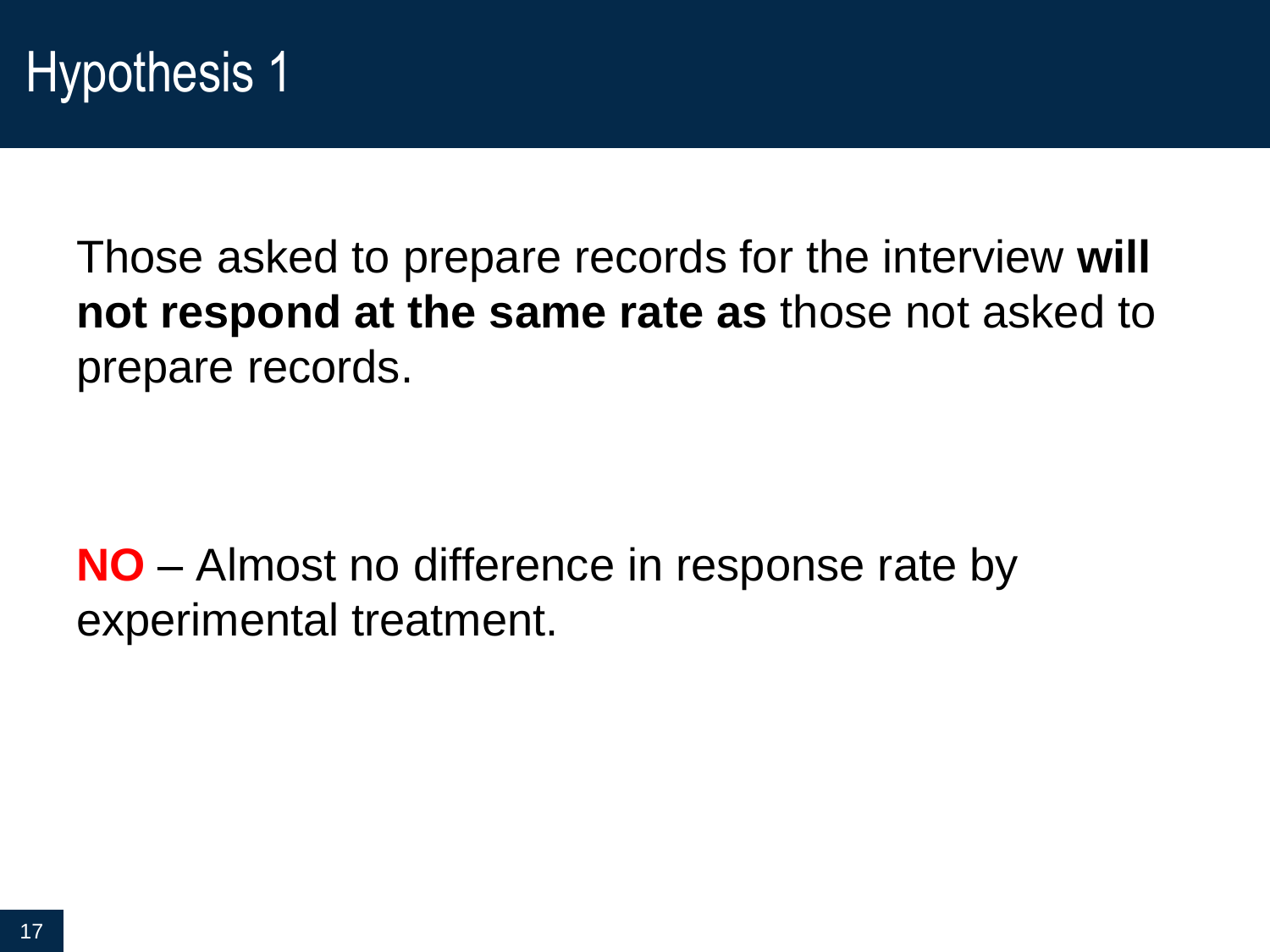Among those who respond to the survey, those encouraged to check records **will do so at a significantly higher rate** than those not encouraged.

**YES** – Overall, record checking was infrequent, but was more prevalent when the respondent was prompted, especially in CATI.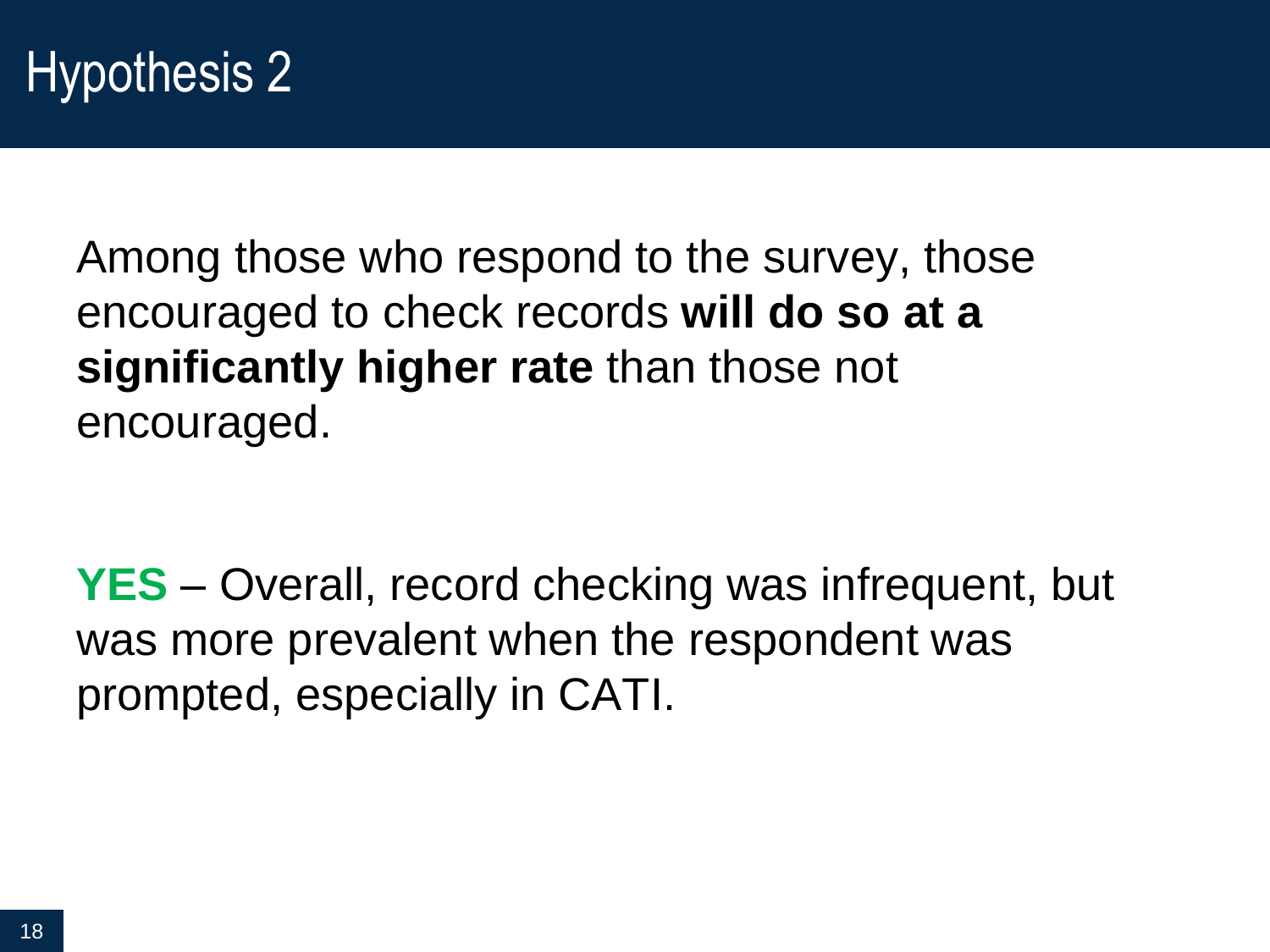Those asked to check records will display **fewer behaviors that might indicate suboptimal data quality** (i.e., rounding).

**NO** – Some evidence of less rounding when records actually checked but not enough between experimental groups to see a difference.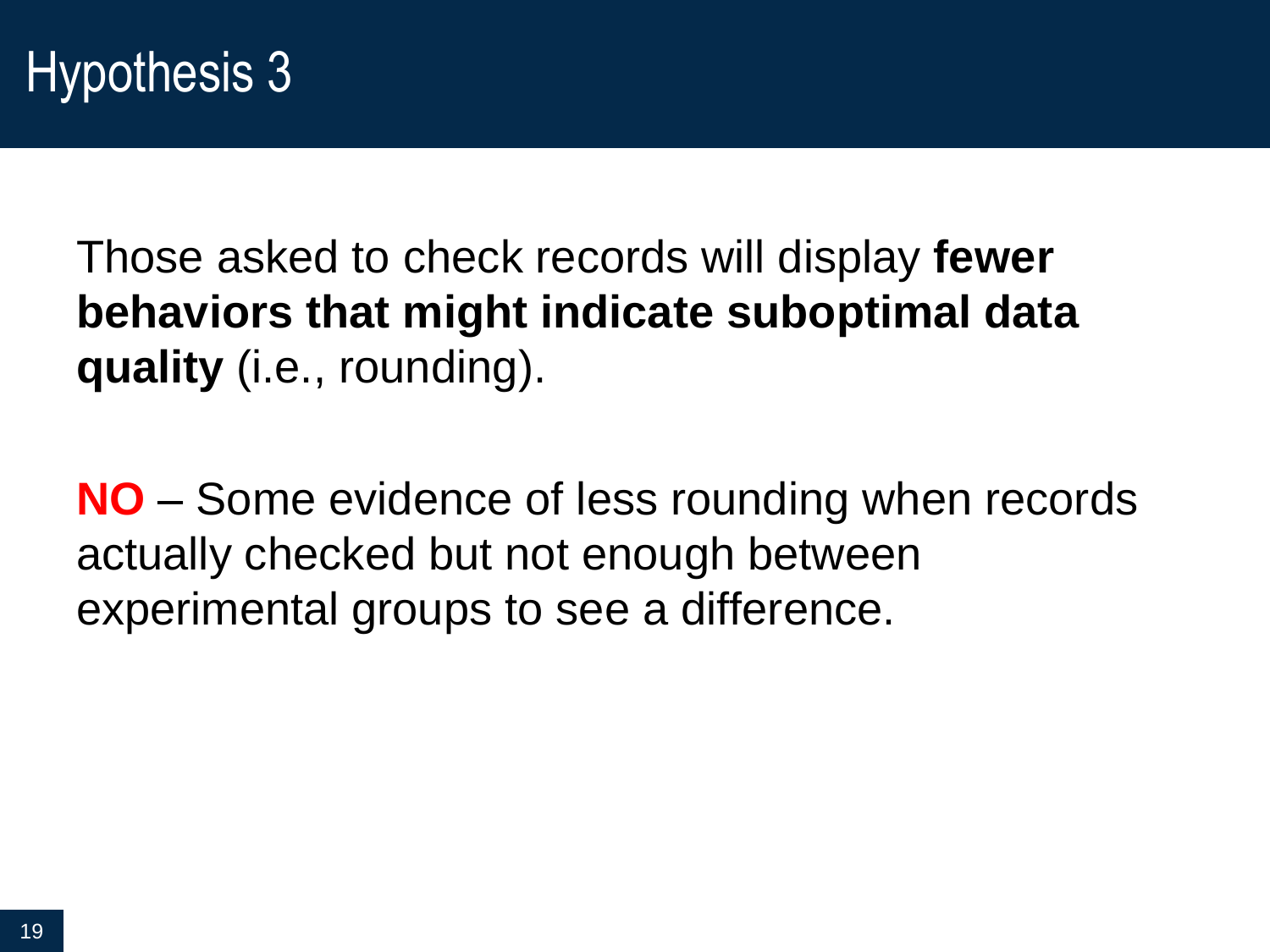## Hypothesis 4

Asking respondents to check records will result in some significantly **different survey estimates** compared with those not asked to check records, suggesting a potential improvement in accuracy by prompting respondents to check records.

**NO** – Little evidence of differences in survey estimates between those asked to check and not.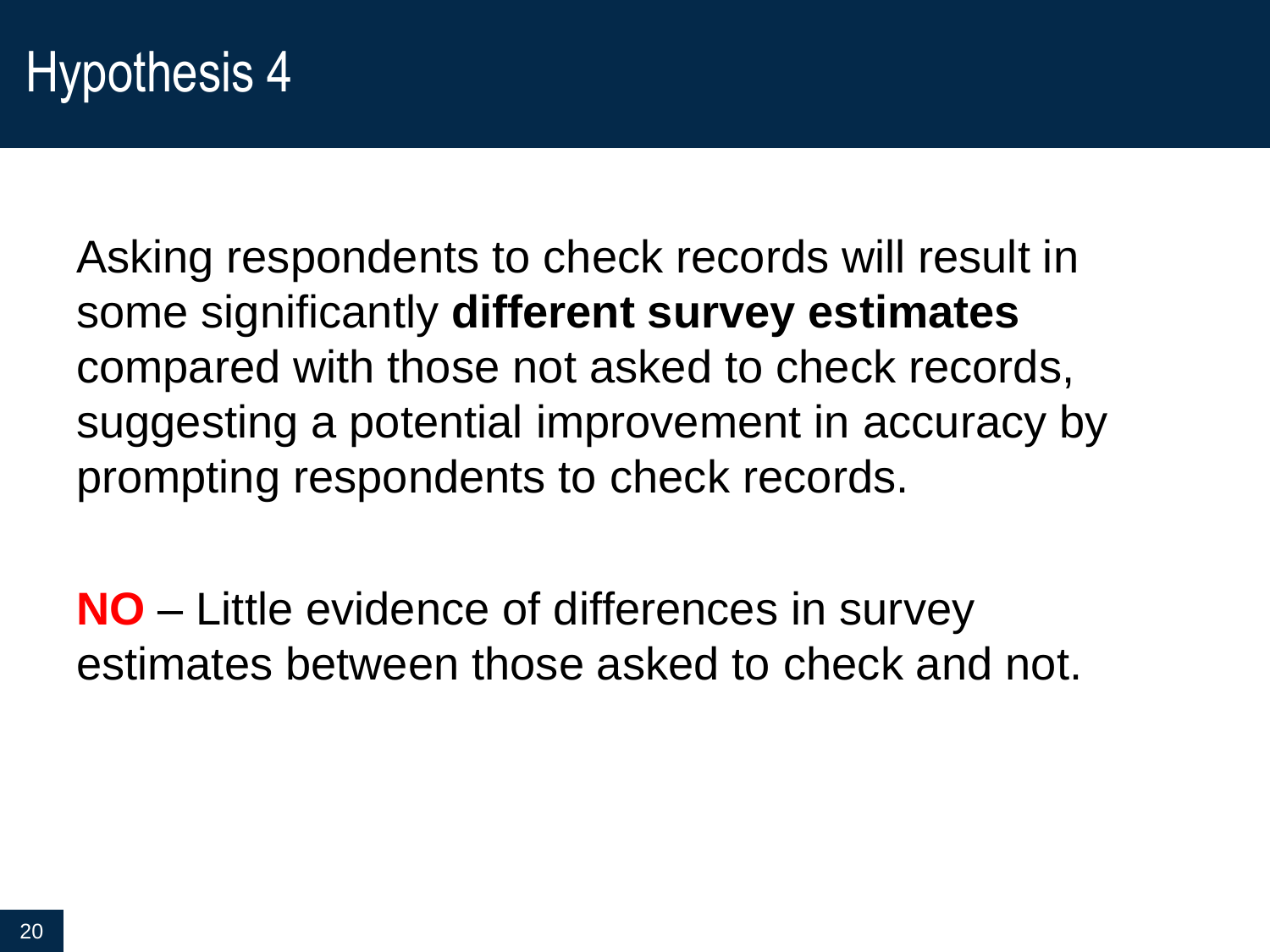Due to interviewer presence, **CAPI respondents will be more likely than CATI respondents to check records** when prompted and more likely to provide more accurate responses to financial questions.

**NO** – The presence of the interviewer did not seem to impact likelihood to check records, BUT this assumes CATI respondents were always truthful about reporting use of records.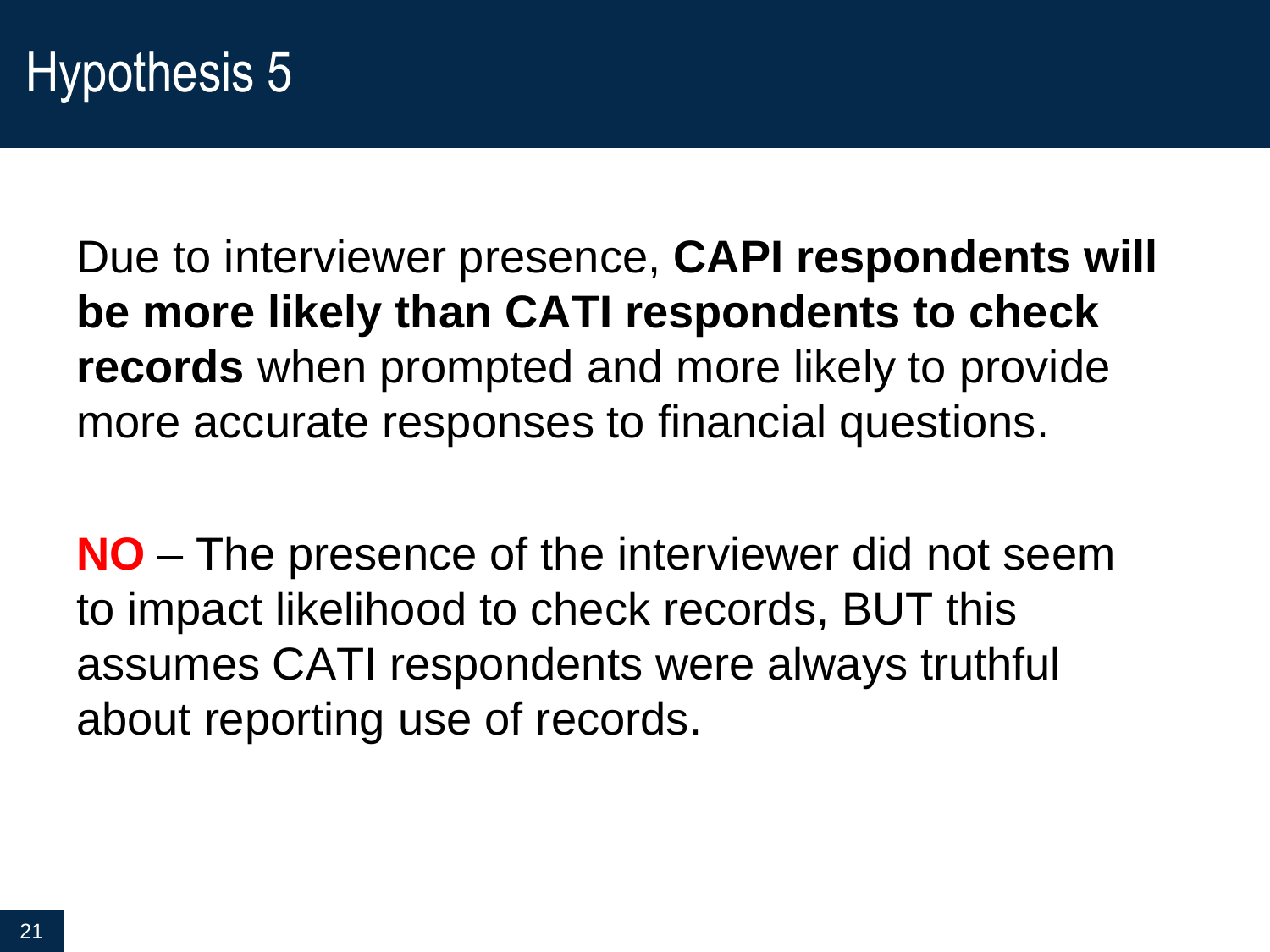### Takeaways

- For CAPI and CATI surveys:
	- Asking respondents to prepare and reference financial records during the interview will not reduce participation
	- but it may only result in a modest increase in the rate of records checking

 General conclusion mirrors that of Couper et al. (2013) who examined this issue in a web survey setting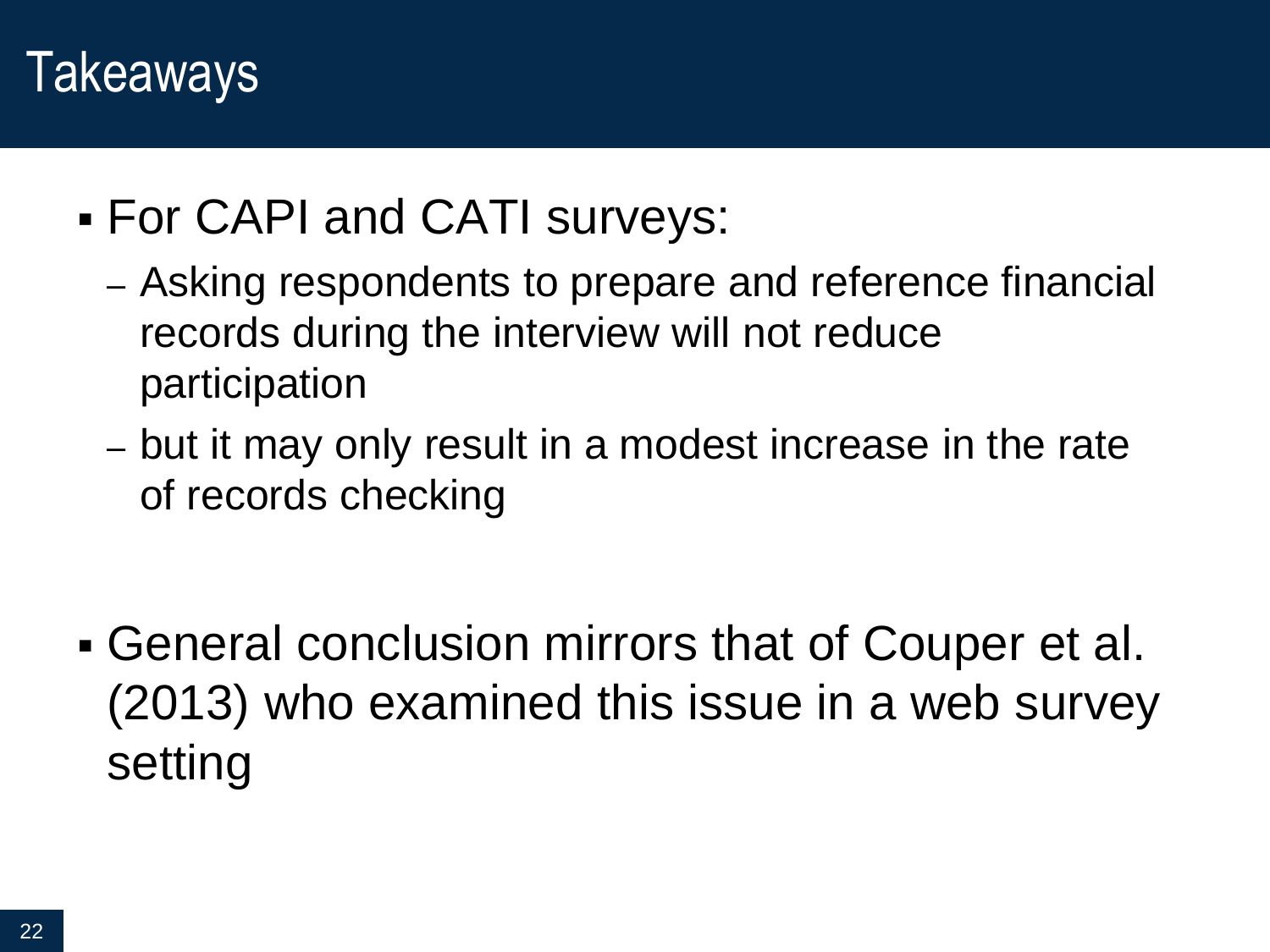

- Even when respondents check records, it is not clear that the data provided are more precise or accurate.
- Without a more directive intervention than the one we employed, suggestive prompts to check financial records will do no harm but may also do little good.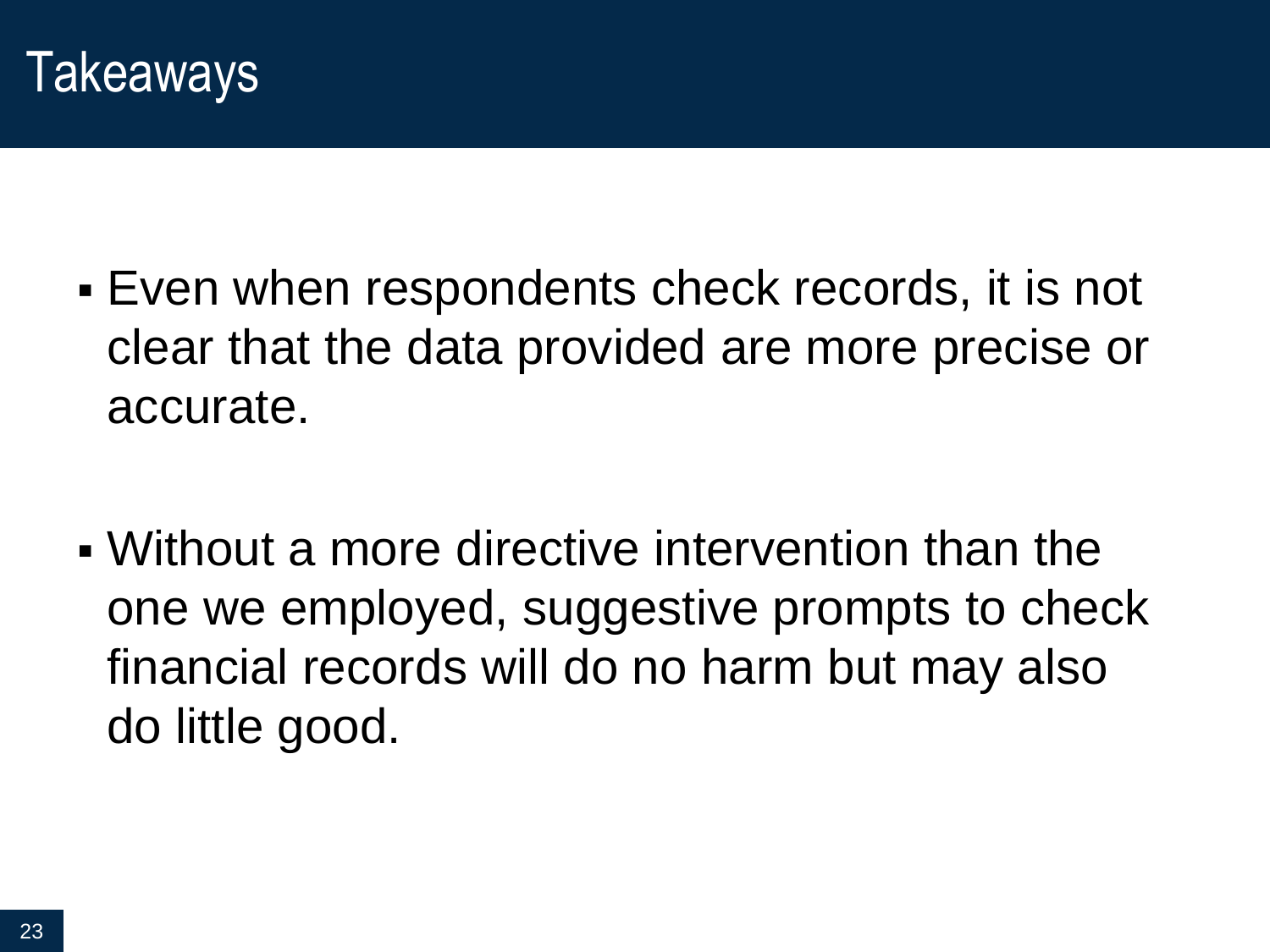# Future directions

- Consider designs where survey estimates can be independently confirmed
- Research into the specific types of financial items where records could improve retrieval for improved precision and accuracy
- Cognitive or usability laboratory testing
	- ease of the task and confidence in the reported amounts
	- record observations of respondents' success and difficulties in retrieving and reporting the right information